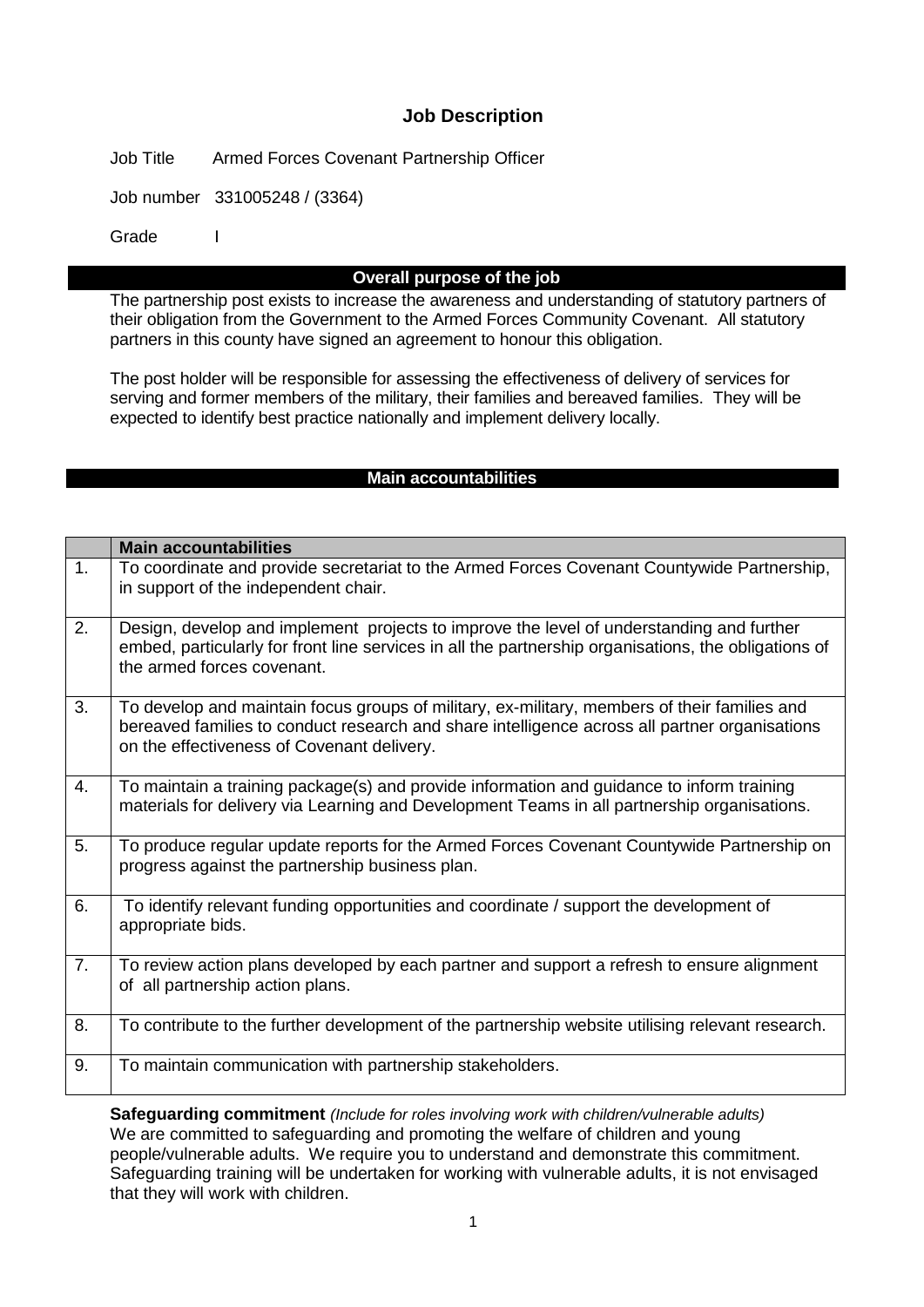# **Person Specification**

# **Qualifications, knowledge, skills and experience**

Minimum level of qualifications required for this job

| <b>Qualifications Required</b> | <b>Subject</b>                            | Essential/<br>Desirable |
|--------------------------------|-------------------------------------------|-------------------------|
|                                | Educated to A level or similar experience | Е                       |
|                                | Project management experience             |                         |

## Minimum levels of knowledge, skills and experience required for this job

| <b>Identify</b>   | <b>Describe</b>                                                                                                        | <b>Essential/</b><br><b>Desirable</b> |
|-------------------|------------------------------------------------------------------------------------------------------------------------|---------------------------------------|
| Knowledge         |                                                                                                                        |                                       |
|                   | Military background or understanding of<br>military life                                                               | Е                                     |
|                   | Knowledge of working with communities<br>and statutory agencies                                                        | E                                     |
|                   | Knowledge of research and<br>development                                                                               | D                                     |
|                   |                                                                                                                        |                                       |
| <b>Skills</b>     | Strong negotiating skills in a multi-<br>agency environment                                                            | E                                     |
|                   | Ability to work with a broad range of<br>people from a variety of backgrounds                                          | E                                     |
|                   | Able to interpret and utilise performance<br>and needs data                                                            | E                                     |
|                   | Ability to manage time and budgets<br>effectively.                                                                     | Е                                     |
|                   | Ability to write clear and concise reports<br>and present them utilising appropriate IT<br>software                    | E                                     |
|                   | Able to travel effectively between<br>locations                                                                        | Е                                     |
|                   |                                                                                                                        |                                       |
| <b>Experience</b> |                                                                                                                        |                                       |
|                   | Experience of managing and delivering<br>projects to completion.                                                       | E                                     |
|                   | Experience of working directly with<br>service users/members of the<br>community individually and in group<br>settings | E                                     |
|                   | Experience of working in a multi-agency<br>environment                                                                 | $\mathsf E$                           |
|                   |                                                                                                                        |                                       |